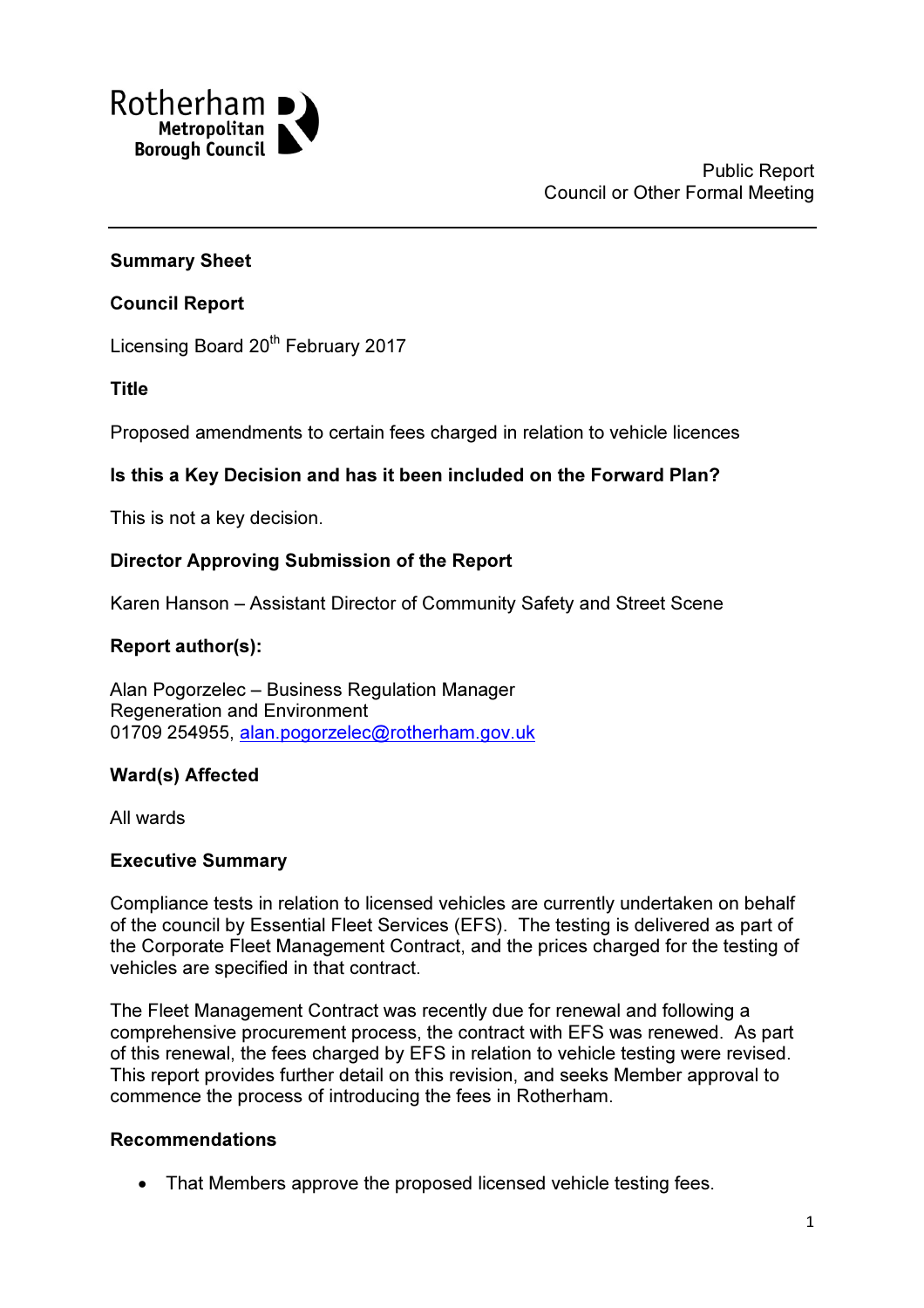- That Members direct officers to undertake the necessary consultation with the hackney carriage and private hire trade associations and place a notice in the local press outlining the proposed fee increases in relation to vehicle test fees.
- That a further report be presented for consideration and determination of the private hire / hackney carriage vehicle and private hire operator fees at the next meeting of the Licensing Board (or Licensing Board Sub-Committee) following the end of the consultation period.
- That Licensing Board delegate the authority to approve the final fees to a Sub-Committee of the Licensing Board.

# List of Appendices Included

Appendix 1 - Table of proposed fees in relation to vehicle testing

# Background Papers

• None

# Consideration by any other Council Committee, Scrutiny or Advisory Panel

Not applicable.

# Council Approval Required

No.

# Exempt from the Press and Public

Not exempt.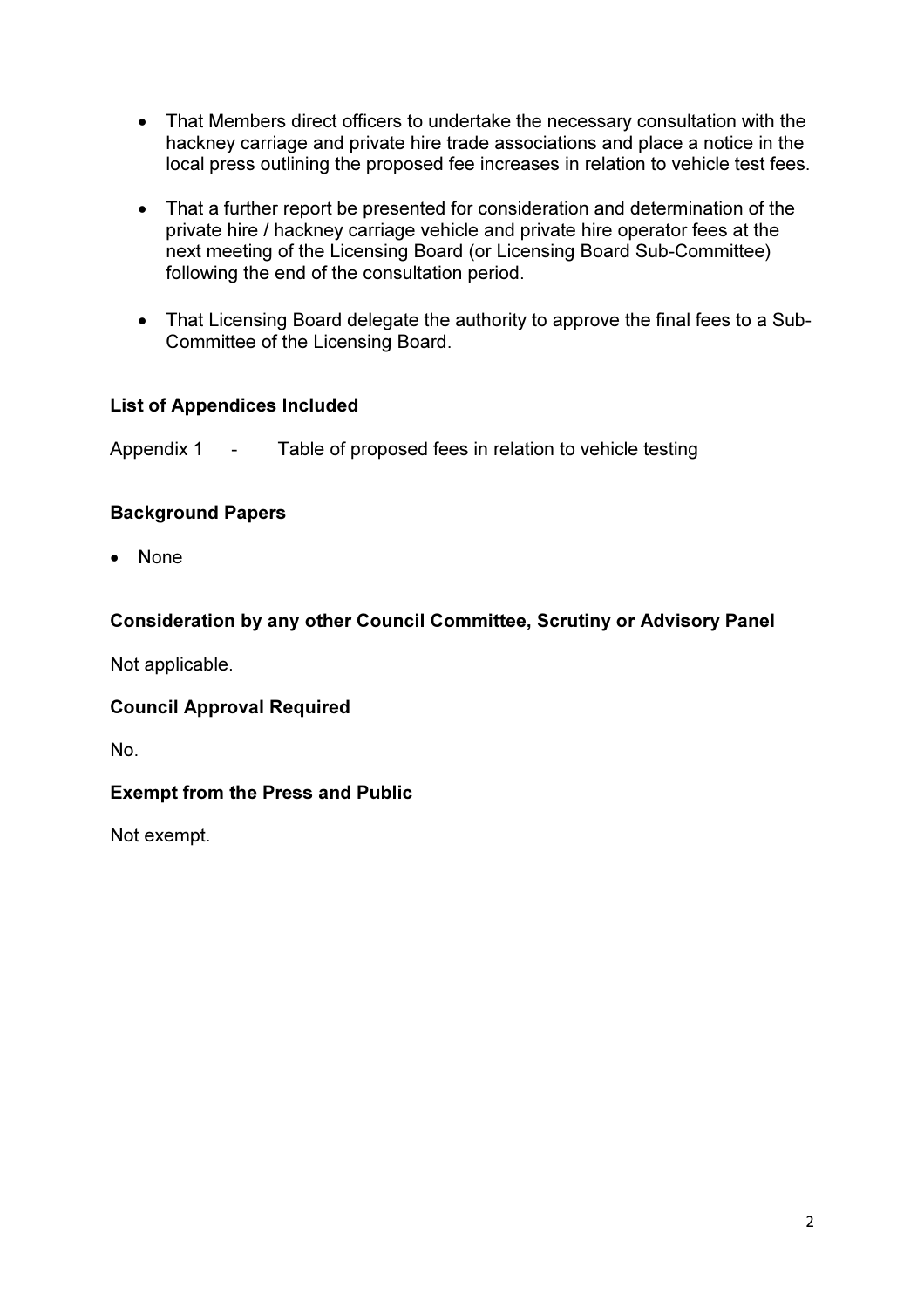# Title (main report)

Proposed amendments to certain fees charged in relation to vehicle licences

### 1. Recommendations

- 1.1 That Members approve the proposed licensed vehicle testing fees.
- 1.2 That Members direct officers to undertake the necessary consultation with the hackney carriage and private hire trade associations and place a notice in the local press outlining the proposed fee increases in relation to vehicle test fees.
- 1.3 That a further report be presented for consideration and determination of the private hire / hackney carriage vehicle and private hire operator fees at the next meeting of the Licensing Board (or Licensing Board Sub-Committee) following the end of the consultation period.
- 1.4 That Licensing Board delegate the authority to approve the final fees to a Sub-Committee of the Licensing Board.

# 2. Background

- 2.1 Compliance tests in relation to licensed vehicles are currently undertaken on behalf of the council by Essential Fleet Services (EFS). The testing is delivered as part of the Corporate Fleet Management Contract, and the prices charged for the testing of vehicles are specified in that contract.
- 2.2 The Fleet Management Contract was recently due for renewal and following a comprehensive procurement process, the contract with EFS was renewed. As part of this renewal, the fees charged by EFS in relation to vehicle testing were revised. This report provides further detail on this revision, and seeks Member approval to commence the process of introducing the fees in Rotherham.
- 2.3 When making an appointment for a vehicle test to be carried out, licence holders / applicants must pay the appropriate fee to the council. EFS then invoice the council at the end of each month for an amount that covers the cost of all tests undertaken during that month.
- 2.4 The fees that are charged to the council are passed on in full to the licence holder / applicant. The council does not add a percentage on to the fees that it is charged by EFS (i.e. the costs incurred by the council are passed directly on to the applicant / licence holder).
- 2.5 As the fees levied by EFS are an integral part of the vehicle licence fee, the council is required to place a notice in the local press regarding any proposed amendment to the fee – this is to allow a period of time for the interested parties to comment on the proposal and for their views to be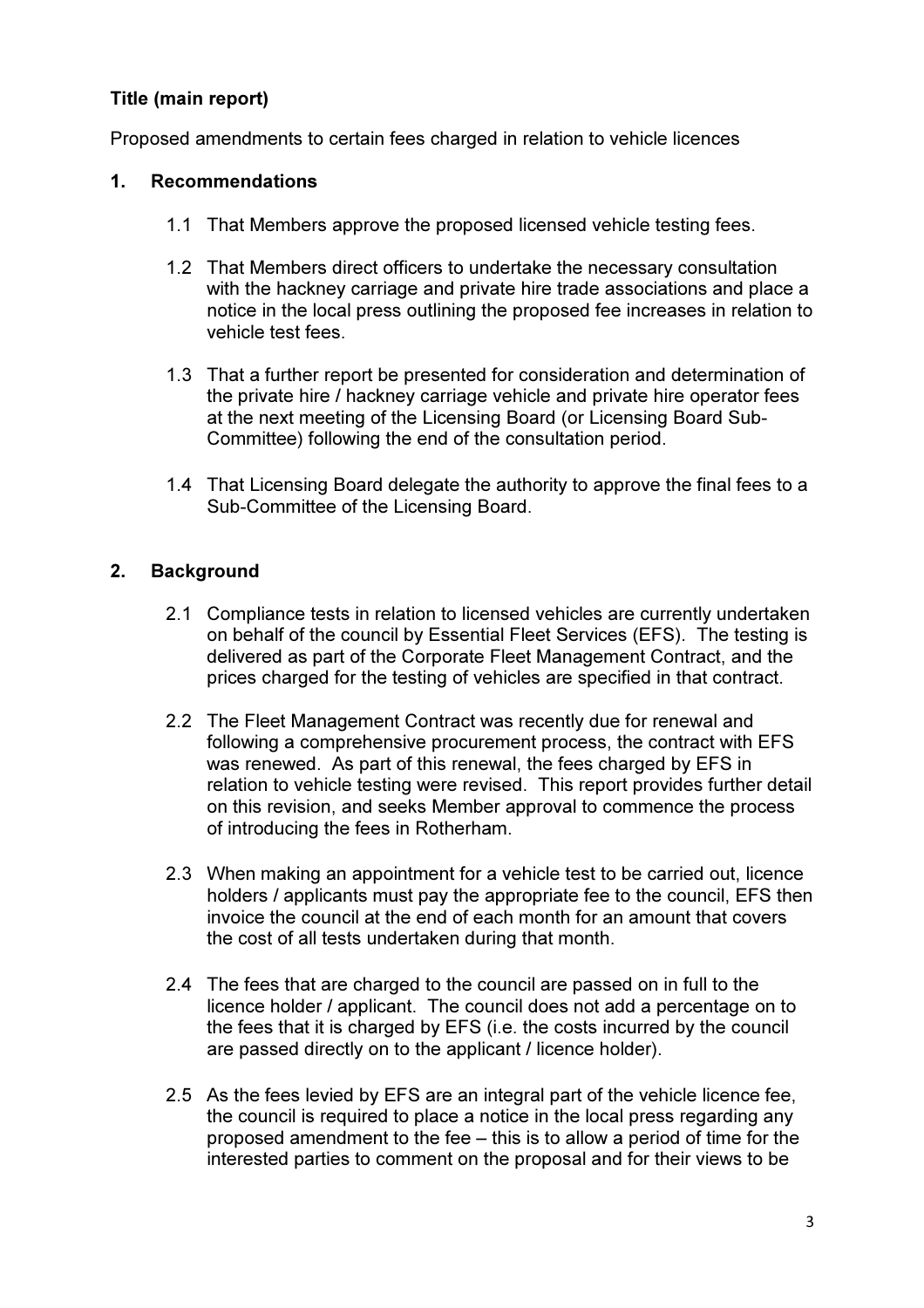taken into consideration prior to any amendment being made to the fees that are charged.

### 3. Key Issues

- 3.1 The fees charged by EFS (and that are subsequently passed on to licence holders / applicants) are detailed in Appendix 1 to this report, along with details of the fees that are currently charged.
- 3.2 It is proposed that the current fees are amended to those detailed in Appendix 1, and that the revised fees should take effect from  $1<sup>st</sup>$  April 2017.
- 3.3 In addition to the testing fee, the council also charges a fee associated with the processing of the licence application, this fee is currently £112. There is no proposal to amend this fee at the present time, however the council are currently in the process of undertaking a full review of all discretionary licensing fees, and amendments are likely to be made to fees as a result of this. Further detail on this proposal will be provided in a future report.
- 3.4 The council also charges for the provision of a vehicle licence plate, the fee includes the provision of the plate and associated equipment, the administration of the plate process, and the costs associated with the production of the plate.
- 3.5 The fee for a plate is currently set at £32. Following a review and streamlining of the production process and renegotiation in relation to the provision of the materials / equipment required for the production of the plate, it has been possible to reduce this fee to £19. A plate will be issued following each scheduled vehicle inspection. Plate brackets will also be available; the charge for these will remain unchanged at £16.
- 3.6 Should these fees be introduced as proposed then the total amount payable by applicants would be as follows:
	- Amount payable on initial application: £176

This includes the administration fee, the cost of the test and one vehicle plate (including fixings, but excluding bracket).

• Amount payable per additional test: £64

This includes the cost of the test and the cost of one vehicle plate (including fixings, but excluding bracket).

3.7 Should a vehicle fail the compliance test, there is the opportunity for a retest. There is currently no charge for the first retest (subject to certain conditions), with a charge of £37 being levied for a second retest. It is proposed that a fee of £25 is introduced for all retests.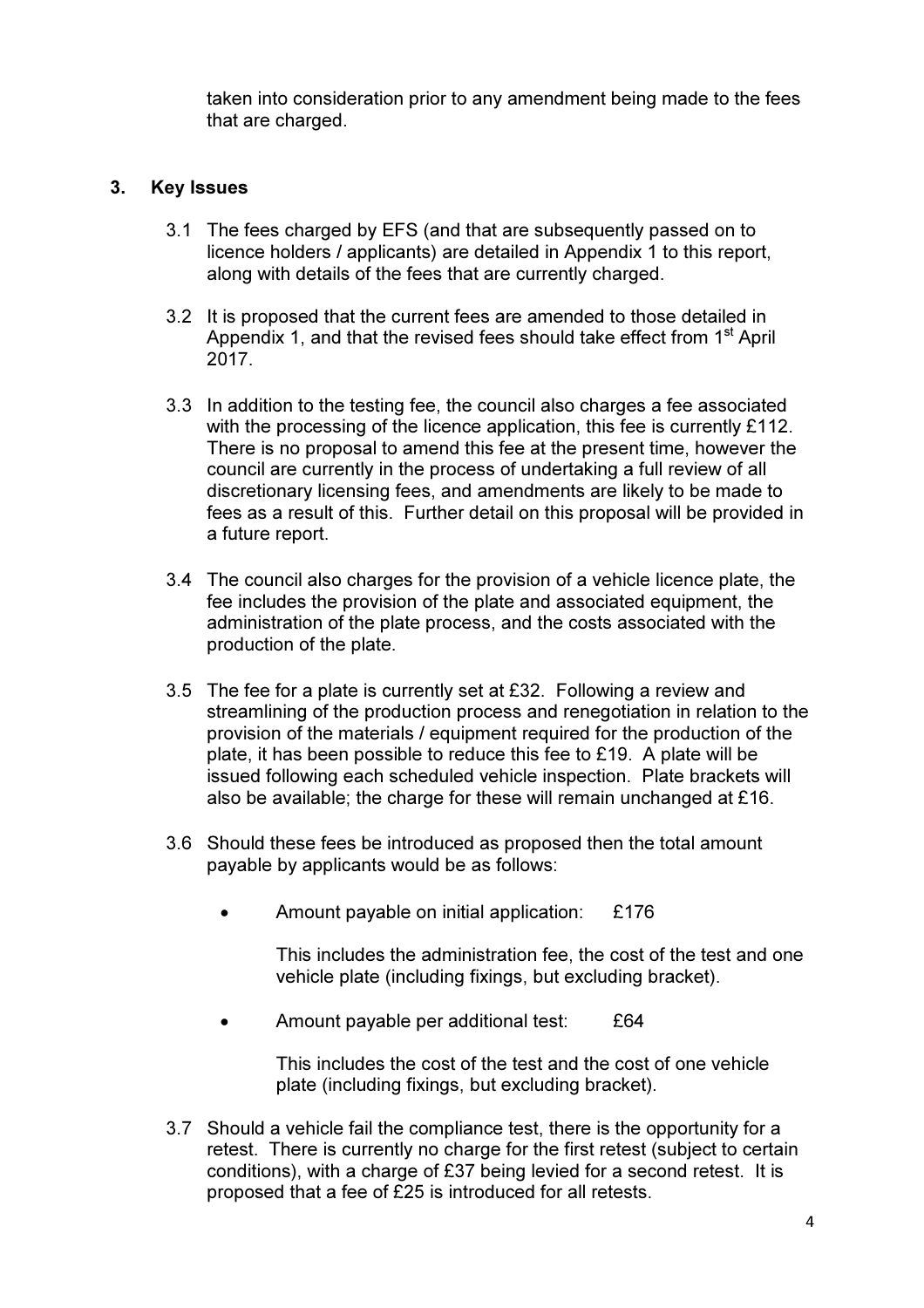- 3.8 The standards required during the Council's compliance test are higher than those set by the MOT regulations. As a result of this, the Council has been given an authority by the Driver and Vehicle Licensing Agency to issue a Certificate of Compliance should the vehicle pass the full compliance test (after a retest if necessary). The Certificate of Compliance replaces the need for an MOT certificate. However, many drivers wish to maintain the MOT history of their vehicle, and so for the payment of a fee of £10, Essential Fleet Services will issue an MOT certificate to the licence holder / applicant following the successful completion of the compliance test. This fee is payable directly to Essential Fleet Services (the council has no involvement in this process).
- 3.9 All other fees charged in relation to vehicle licences remain unchanged.

### 4. Options considered and recommended proposal

4.1 Only one option is put forward for consideration, and it is recommended that the amended fees are adopted.

### 5. Consultation

- 5.1 Consultation will take place with the private hire and hackney carriage trades will take place in relation to the setting of the fees for vehicle licences. In addition, a notice will be placed in the local press allowing 28 days for comments regarding the proposed fees to be submitted to the council.
- 5.2 Any comments received will be assessed and a final report submitted to a meeting of Licensing Board (or Licensing Board Sub Committee) for approval.

### 6. Timetable and Accountability for Implementing this Decision

- 6.1 Once the proposed fees are agreed, they will be communicated to the local licensed trade representatives (by email and in a formal meeting). In addition, a notice will be placed in the local press.
- 6.2 The trade and members of the public will be given a period of 28 days within which to comment on the proposed fees, it is anticipated that this process will be completed by mid-March 2017.
- 6.3 Subject to any comments that are received, the fees will be brought before the Licensing Board (or Sub-Committee) prior to the end of March 2017 for final agreement of the fees.
- 6.4 The revised fees will be introduced with effect from 1<sup>st</sup> April 2017.

### 7. Financial and Procurement Implications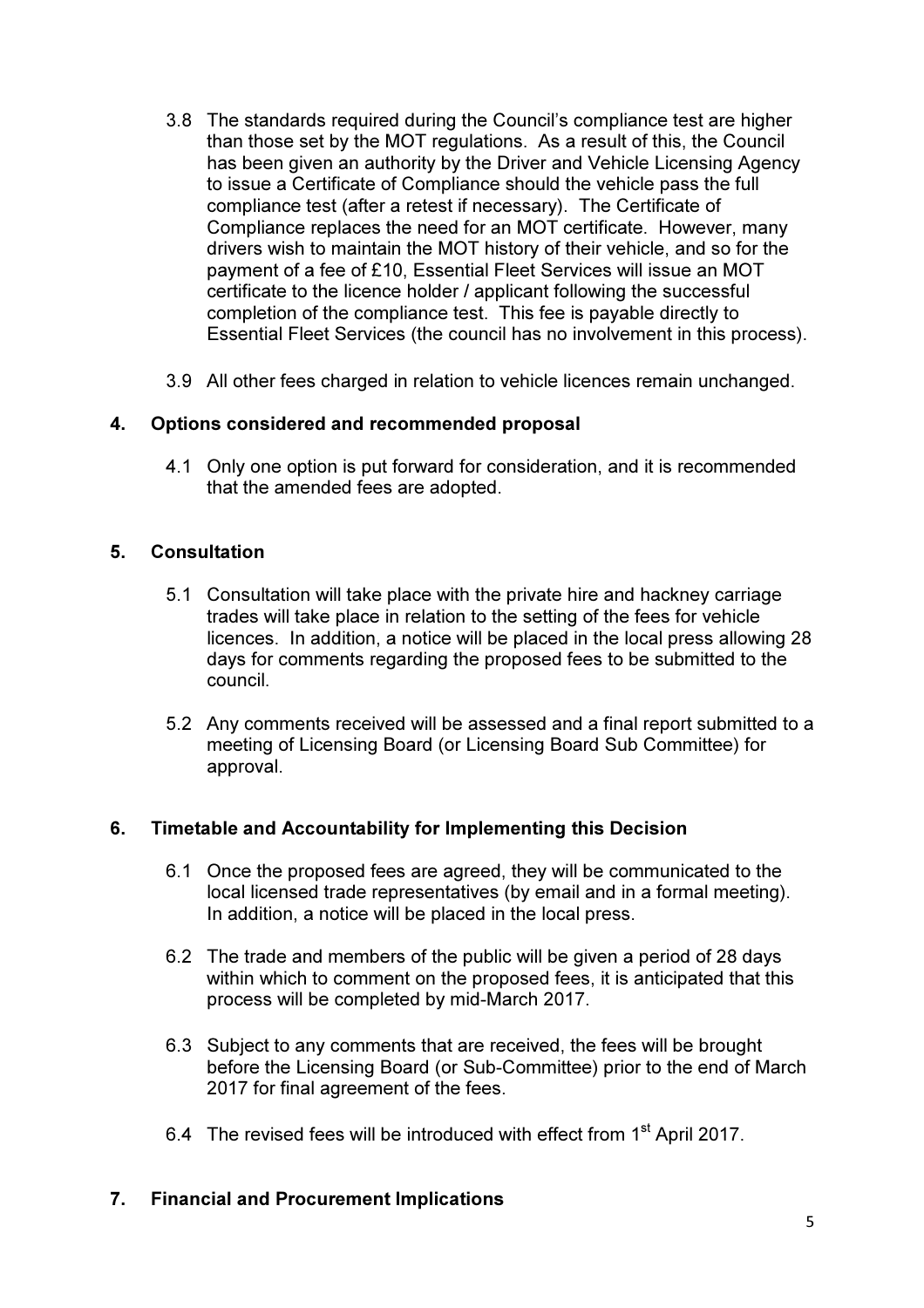- 7.1 The awarding the Corporate Fleet Management Contract to Essential Fleet Services was done after a comprehensive procurement and tendering process.
- 7.2 Failure to recover an appropriate level of revenue from licensing fees would result in the cost of service provision being greater than the income received. This would mean the service could not be delivered in budget which could lead to a reduction in the levels of services provided, especially in terms of enforcement.
- 7.3 Local Authorities can only set fee levels (where they are non-statutory and not prescribed) which are reasonable and proportionate to the costs incurred in providing a licensing service, in terms of administration processes and enforcement responsibilities.
- 7.4 The setting of fees as part of the budget setting process is consistent with the Corporate Plan's cross cutting themes of sustainable development and fairness as it ensures the delivery of a cost effective licensing service. It also ensures that the Council continues to maintain its statutory functions and undertakes enforcement to support the delivery of safe and sustainable communities in Rotherham.

# 8. Legal Implications

- 8.1 Failure to recover funding sufficient to meet the costs of the service could result in the section failing to deliver its statutory functions. The setting of fees, as part of the budget setting process, forms part of the Councils Service and Financial Planning framework which supports the delivery of cost effective and efficient services.
- 8.2 Failure of the licensing service to effectively implement and administer the requirements of the council's policy may result in a legal challenge being made against the council.

### 9. Human Resources Implications

9.1 None.

### 10. Implications for Children and Young People and Vulnerable Adults

10.1 Both the Jay report into Child Sexual Exploitation (CSE) in Rotherham and the subsequent Corporate Governance Inspection led by Louise Casey CB identified issues, amongst which was the importance of having an effective taxi licensing service.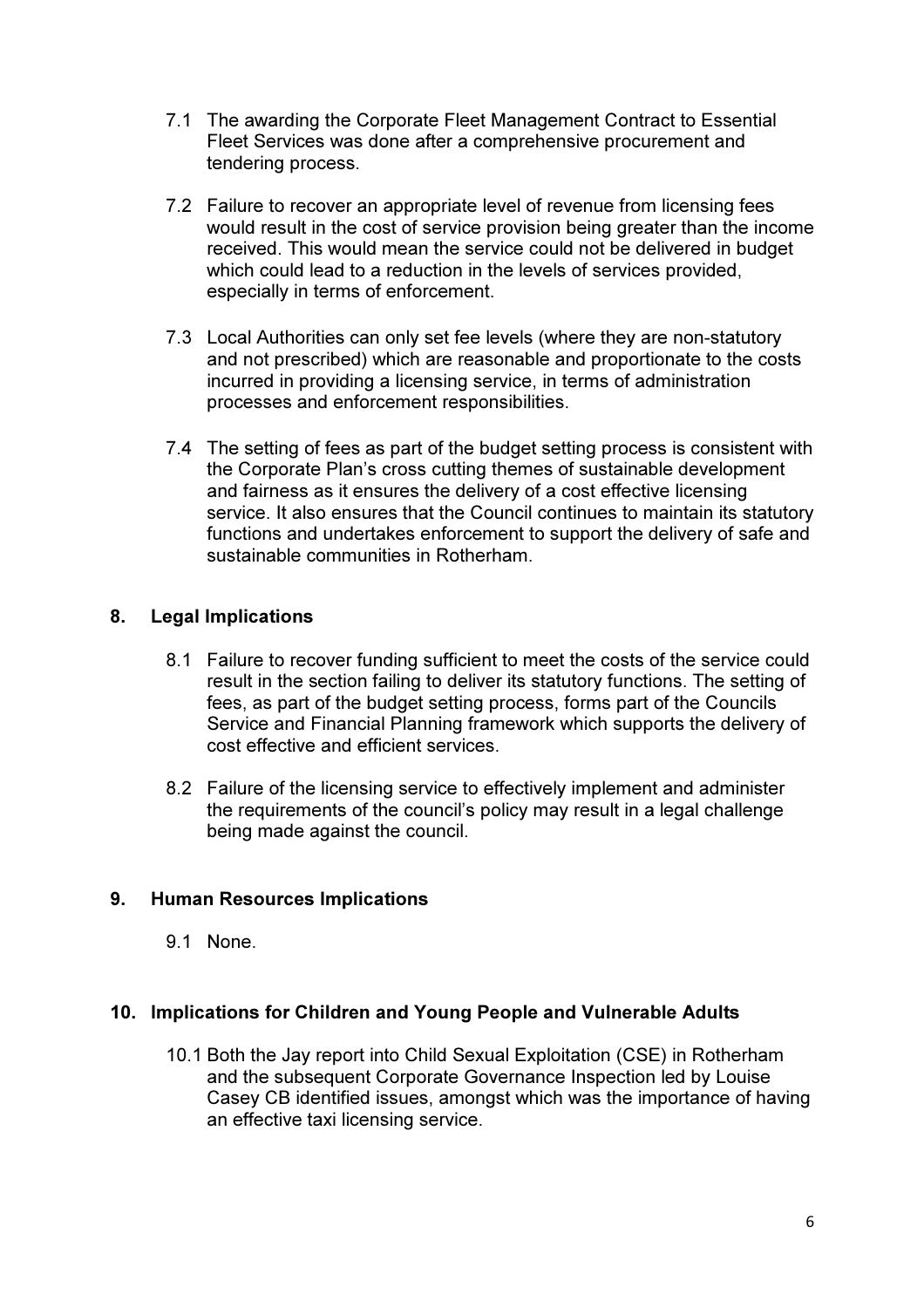- 10.2 In order to ensure the Council's Licensing Service is effective, fit for purpose, and has addressed the concerns raised in Louise Casey's report; the following outcomes must be demonstrated:
	- All licence holders are "fit and proper" to hold licences.
	- Trained decision makers must make high quality, appropriate and timely decisions that protect the public from risk of harm.
	- The Licensing Service uses all available statutory powers appropriately, proactively and reactively, to disrupt criminal activity (including CSE and related activity).
	- The licensing team must consistently provide high quality, timely processing of licensing applications.
	- The Council's Private Hire and Hackney Carriage Licensing Policy will be effectively implemented.
- 10.3 In order to address this, the service has developed a performance management framework and improvement plan to provide assurance that the outcomes identified above are achieved.
- 10.4 At the heart of the new policy, service improvement plan and the performance framework lies a commitment to the protection of the public, safeguarding children and the vulnerable and the prevention of crime and disorder. The effective implementation of the licensing policy and the standards that it contains plays an important part in the protection of children and vulnerable people in Rotherham.

# 11. Equalities and Human Rights Implications

- 11.1 In undertaking its licensing function, the Council must comply with relevant legislative requirements including the Human Rights Act 1998. This obligation extends to those organisations providing a service on behalf of the Council (such as EFS).
- 11.2 Adherence to these requirements is assured by means of officer awareness, observation, individual case reviews and review of both customer satisfaction and complaints received into the service. In addition, those affected by licensing decisions have the legal right to challenge that decision in the Magistrates Court.

### 12. Implications for Partners and Other Directorates

12.1 None.

13. Risks and Mitigation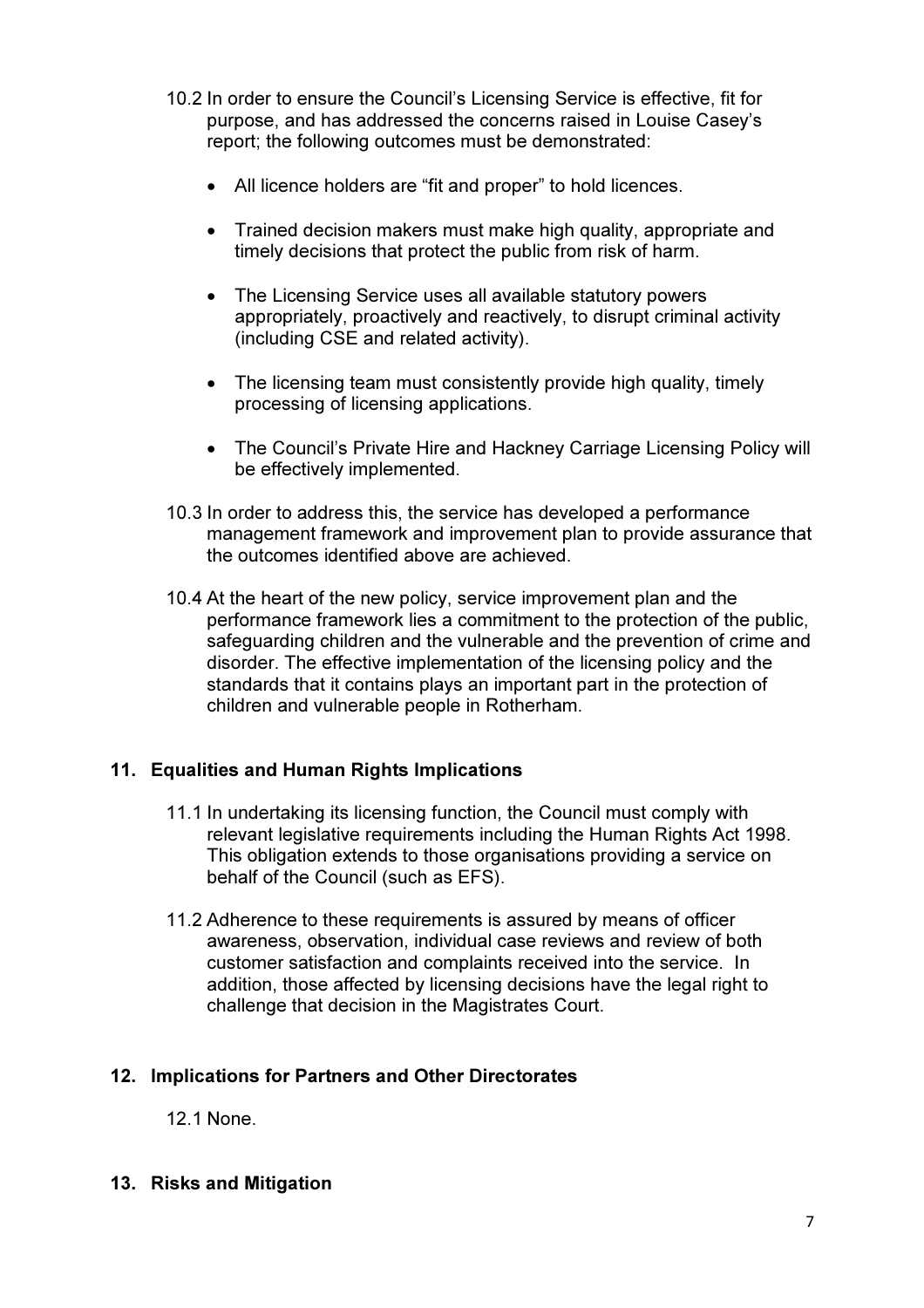- 13.1 Failure of the Council to effectively discharge its licensing function may compromise public safety.
- 13.2 Responsibility for ensuring compliance with the policy rests with team and service management, with appropriate overview and scrutiny by Commissioner Ney and members of the Licensing Board.

# 14. Accountable Officer(s)

Alan Pogorzelec – Business Regulation Manager Regeneration and Environment 01709 254955, alan.pogorzelec@rotherham.gov.uk

This report is published on the Council's website or can be found at:-

http://moderngov.rotherham.gov.uk/ieDocHome.aspx?Categories=